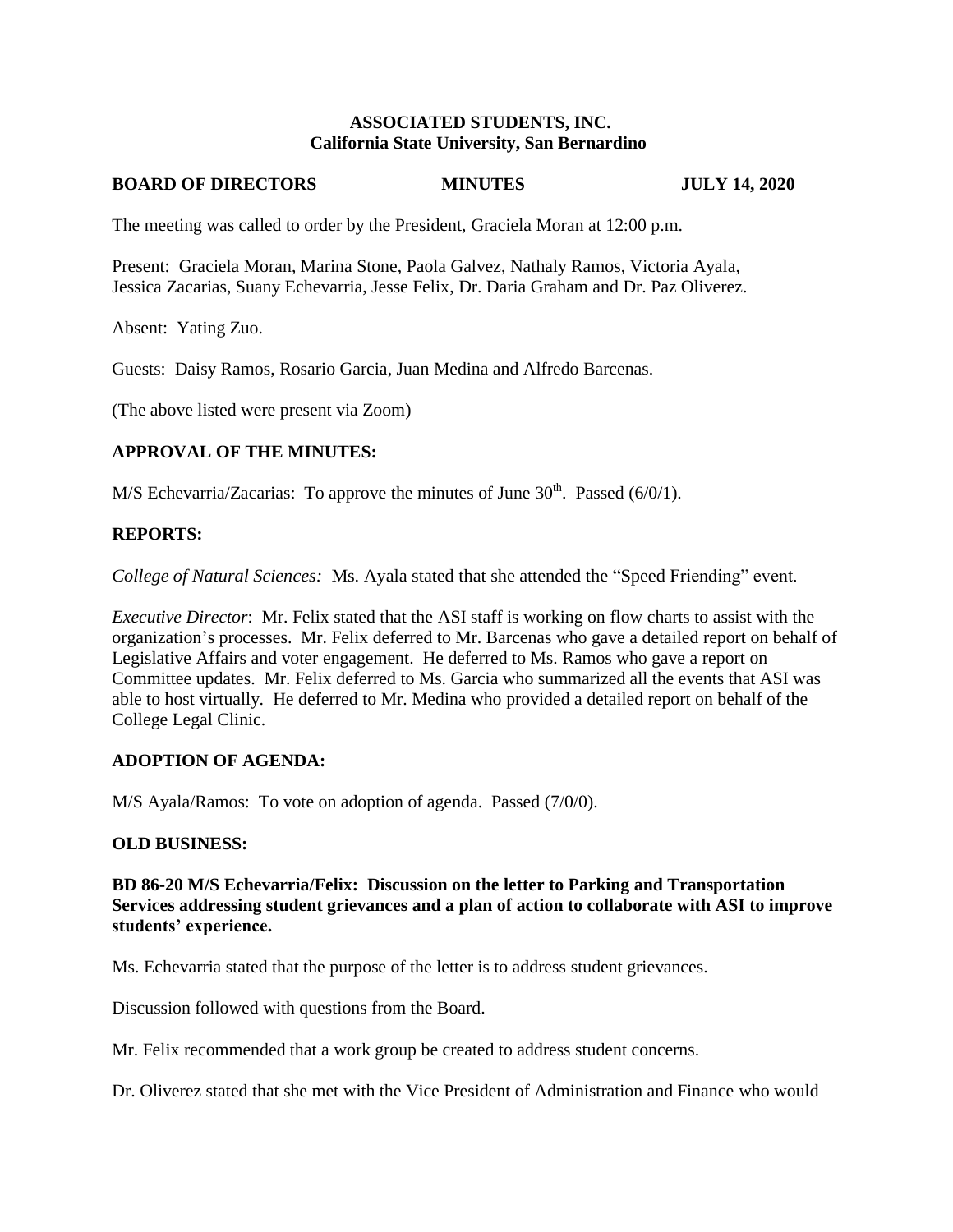#### *Minutes*

like to meet with the Board to discuss student concerns.

Ms. Echevarria, Ms. Ayala and Ms. Zacarias will be part of the work group to address student concerns.

Discussion closed.

### **NEW BUSINESS:**

# **BD 87-20 M/S Felix/Ramos: Establishment of the ASI Board of Directors 2020 Summer Training Dates.**

Mr. Felix stated that according to the ASI Bylaws, attendance of summer training is mandatory for Board members.

Mr. Barcenas proposed the following options: Twice a week starting July 29<sup>th</sup> - August 19<sup>th</sup> for twohour sessions, three times a week for a one-hour session starting July 29<sup>th</sup>, once a week for four-hour sessions or Saturdays for four-hour sessions.

Discussion followed with questions from the Board.

Ms. Stone recommended option three. Ms. Echevarria seconded the recommendation.

Mr. Barcenas stated that the mandatory BoD summer training days are as follows: July 30<sup>th</sup>, August  $6<sup>th</sup>$  and August 14<sup>th</sup>.

Passed (7/0/0).

# **BD 88-20 M/S Felix/Ayala: Appointment of Executive Vice President Pro-Tem.**

Mr. Felix explained that this is an important position. The individual who is nominated would fill in for Ms. Stone if she is unable to fulfill her duties or attend the meetings.

Ms. Echevarria nominated Ms. Ramos. Mr. Felix seconded the nomination. The nomination was accepted.

Ms. Ramos was appointed as the Executive Vice President Pro-Tem.

Passed unanimously.

### **BD 89-20 M/S Felix/Ayala: Establishment of the 2020 ASI Executive Committee as described in Article VI, Section 2 of the ASI Bylaws.**

Mr. Felix explained that the purpose of the ASI Executive Committee is to deal with all emergency matters concerning the corporation.

Mr. Barcenas stated that according to the ASI Bylaws, the membership of the Committee consists of three BoD representatives, the ASI President, The ASI Executive Director and the ASI Advisor.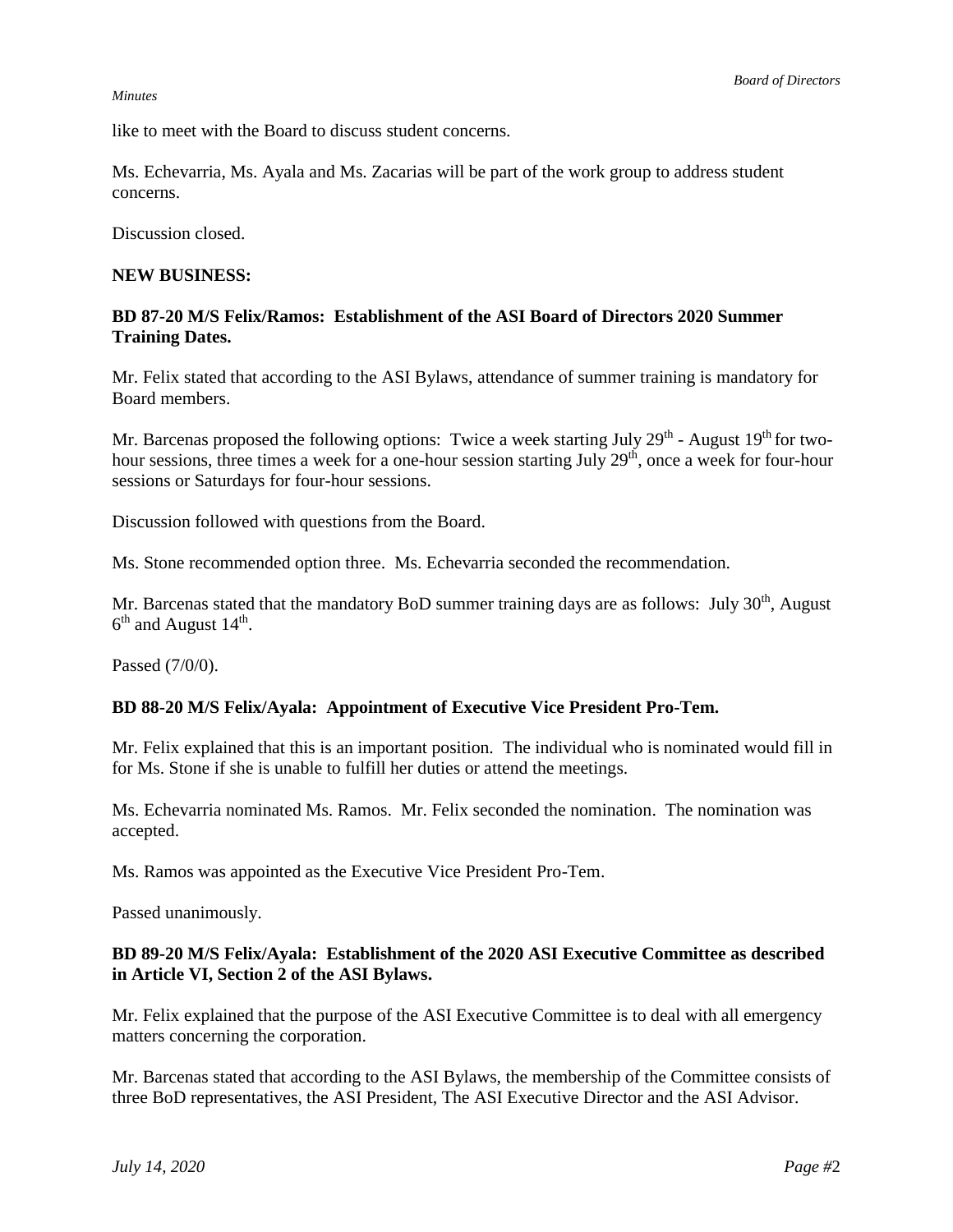#### *Minutes*

Mr. Felix nominated Ms. Echevarria to sit on the Committee. The nomination was accepted.

Ms. Echevarria nominated Ms. Ramos and Ms. Ayala to sit on the Committee. The nominations were accepted.

Passed unanimously.

# **BD 90-20 M/S Felix/Ramos: Establishment of the 2020 ASI Ad-Hoc Vacancy Committee as described in Article III, Section 5 of the ASI Bylaws.**

Mr. Felix explained that the purpose of the ASI Ad-Hoc Vacancy Committee is to fill vacant positions on the Board.

Mr. Barcenas stated that according to the ASI Bylaws, the membership of the Committee consists of five Board representatives.

Discussion followed with questions from the Board.

Ms. Ayala nominated herself as well as Ms. Echevarria to sit on the Committee.

Ms. Echevarria nominated herself as Chair of the Committee.

Mr. Felix nominated Ms. Zacarias to sit on the Committee. The nomination was accepted.

Mr. Felix nominated Ms. Ramos to sit on the Committee. The nomination was accepted.

Ms. Ayala nominated Ms. Zuo.

Mr. Barcenas stated that since Ms. Zuo was not present at today's meeting to accept her nomination, Ms. Ayala would have to reach out to her in order for her to accept or decline the nomination. If the nomination is declined, the item would have to be re-agendized.

Passed unanimously.

Ms. Moran passed the gavel to Ms. Stone.

# **BD 91-20 M/S Moran/Ayala: Resolution regarding International Students.**

Ms. Moran explained that the purpose of this resolution is to call upon the Chancellor's office to use the CSU's legal resources to assess what legal flexibility the University has in supporting students in preventing any deportations for CSU students.

Mr. Felix stated that ICE agreed to rescind the directive on International Students.

Ms. Moran stated that due to the decision made by ICE, the resolution should be revised and created to support International Students.